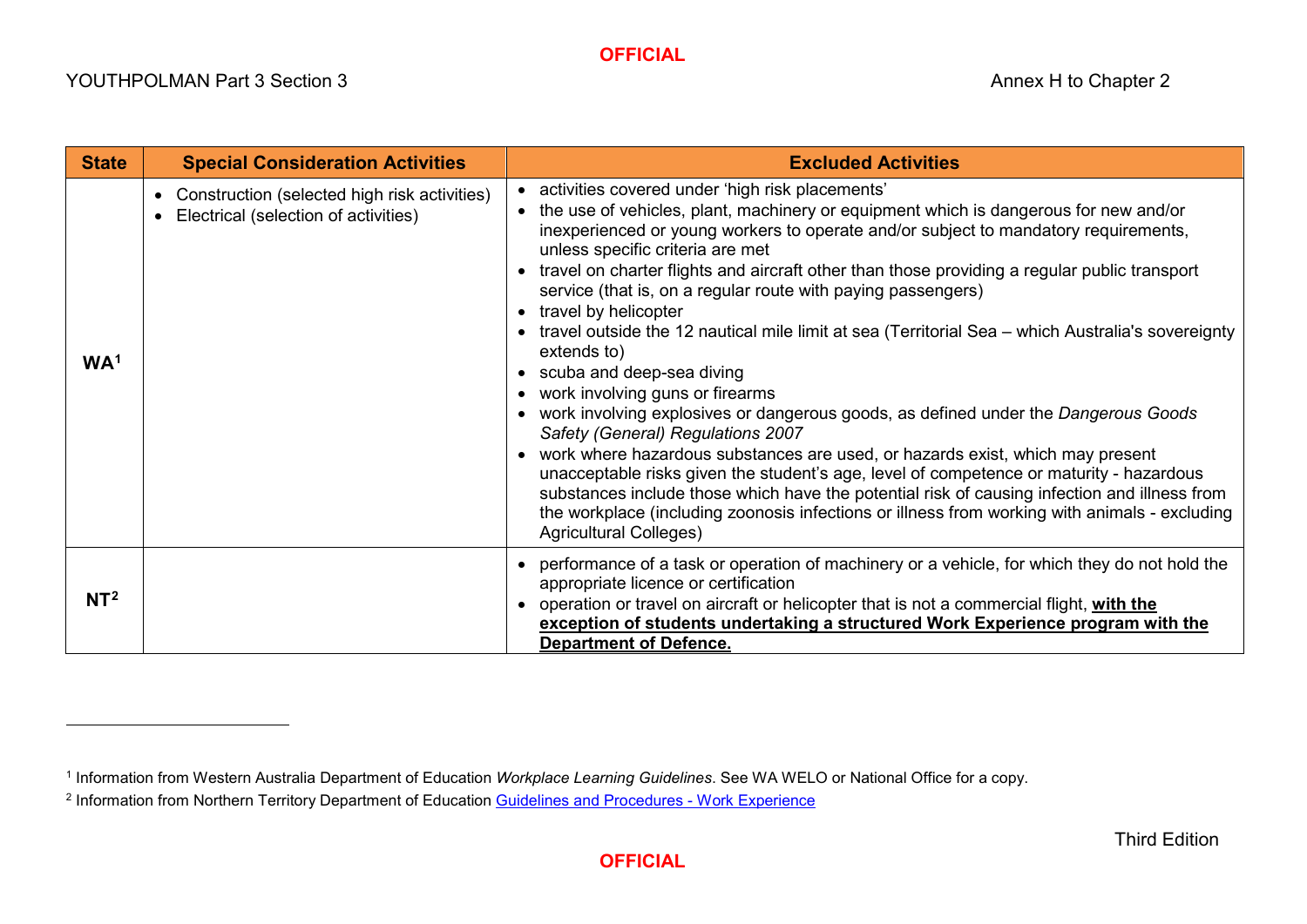$\overline{a}$ 

<span id="page-1-1"></span><span id="page-1-0"></span>H-2

| <b>State</b>     | <b>Special Consideration Activities</b> | <b>Excluded Activities</b>                                                                                                                                                                                                                                                                                                                                                                                                                                                                                                                                                                                                                                                                                                                                                                                                                                                                                            |
|------------------|-----------------------------------------|-----------------------------------------------------------------------------------------------------------------------------------------------------------------------------------------------------------------------------------------------------------------------------------------------------------------------------------------------------------------------------------------------------------------------------------------------------------------------------------------------------------------------------------------------------------------------------------------------------------------------------------------------------------------------------------------------------------------------------------------------------------------------------------------------------------------------------------------------------------------------------------------------------------------------|
|                  |                                         | • operation of, or be a passenger in, any non-commercial watercraft, with the exception of<br>students undertaking a structured Work Experience program with the Department of<br>Defence. Commercial watercraft cannot travel more than 12 nautical miles off shore<br>• work underwater using snorkelling or SCUBA equipment                                                                                                                                                                                                                                                                                                                                                                                                                                                                                                                                                                                        |
| SA <sup>3</sup>  |                                         | • work where hazardous substances are used, or hazards exist, which may present an<br>unacceptable level of risk given the student's age, level of competence or maturity. In<br>situations where students may encounter hazardous substances, the level of risk is<br>determined by the extent to which hazard management systems are evident in the<br>workplace (hazardous substances include those having the potential risk of causing infection<br>and illness from the workplace, including zoonosis infections or illness).<br>• the requirement to operate equipment, machinery or vehicles for which they do not hold the<br>appropriate licence or certification<br>• the requirement to operate any vehicle capable of flight or be involved in air travel on charter<br>flights and aircraft (other than those providing a regular transport service to the public<br>or Department of Defence aircraft) |
| QLD <sup>4</sup> |                                         | • driving of any watercraft exceeding 8 metres in length<br>• the repair, service, refuelling, maintenance, possession, operation, use or legal control of<br>any aircraft by the Insured Agency, except for the participation in repair, service,<br>maintenance by work experience students of the Insured Agency, who must be under<br>the direct supervision of a Licensed Aircraft Maintenance Engineer or Australian<br>Defence Force equivalent at all times<br>• air traffic control, except for the observation by Australian Defence Force work<br>experience students of the Insured Agency who must be under direct supervision of a<br>suitably qualified Australian Defence Force member at all times<br>• the driving of any vehicle on a public road or thoroughfare or any airport runway or tarmac                                                                                                  |

<sup>3</sup> Information from South Australia Department of Education [Workplace Learning Procedures](https://www.education.sa.gov.au/sites/default/files/workplace-learning-procedures.pdf?v=1585806284)

<sup>4</sup> Information from Queensland Department of Education [Insurance Information for Schools, Parents and Work Experience Providers.](https://ppr.qed.qld.gov.au/attachment/insurance-information-for-schools-parents-and-work-experience-providers.docx)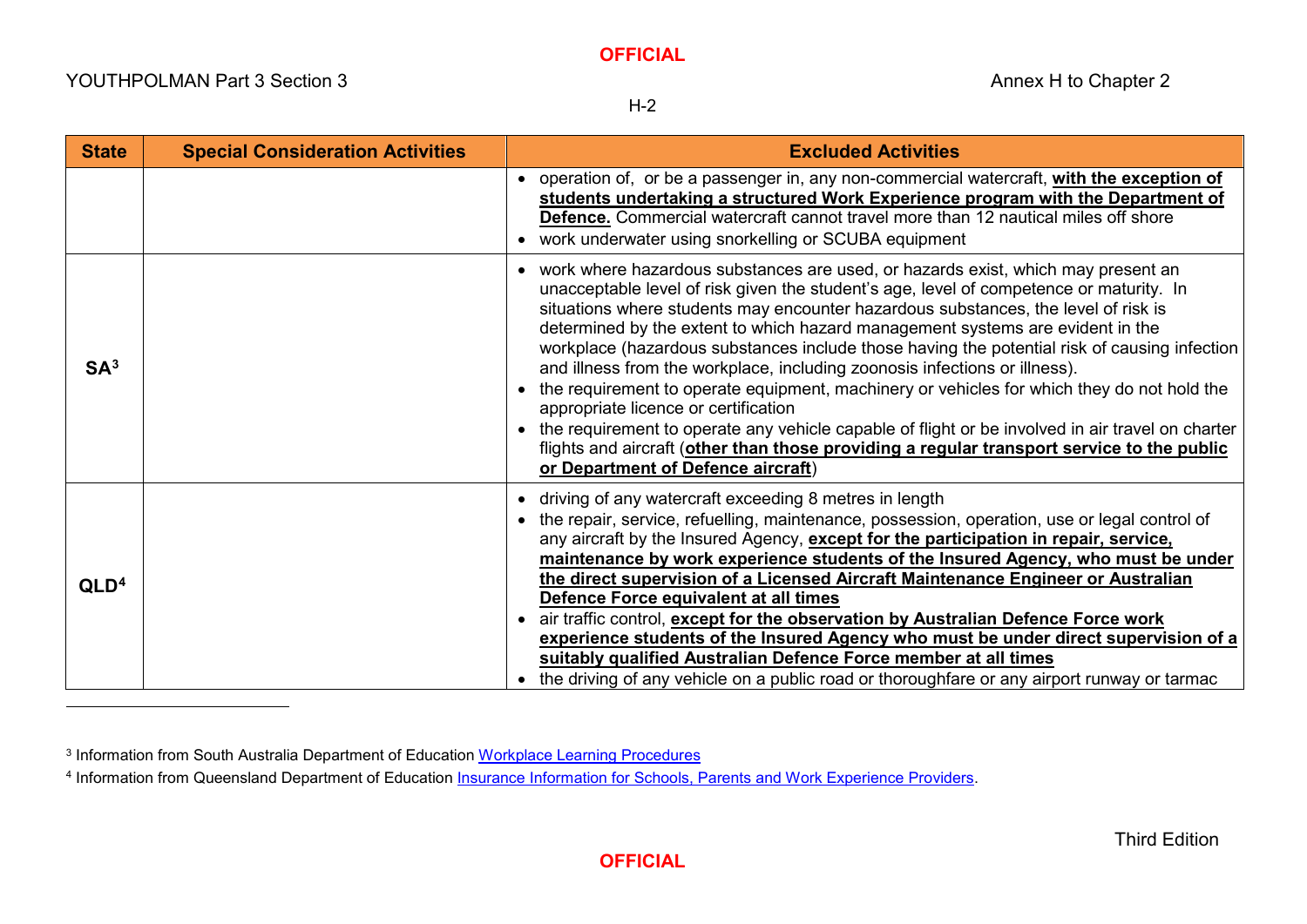<span id="page-2-0"></span>H-3

| <b>State</b>     | <b>Special Consideration Activities</b>        | <b>Excluded Activities</b>                                                                                                                                                                                                                                                                                                                                                                                                                                                                                                                                                                                                                                                                                                                                                                                                                                                                                                                                                                                                                                                                                                                                                                                                                                                                                                                                                                                                         |
|------------------|------------------------------------------------|------------------------------------------------------------------------------------------------------------------------------------------------------------------------------------------------------------------------------------------------------------------------------------------------------------------------------------------------------------------------------------------------------------------------------------------------------------------------------------------------------------------------------------------------------------------------------------------------------------------------------------------------------------------------------------------------------------------------------------------------------------------------------------------------------------------------------------------------------------------------------------------------------------------------------------------------------------------------------------------------------------------------------------------------------------------------------------------------------------------------------------------------------------------------------------------------------------------------------------------------------------------------------------------------------------------------------------------------------------------------------------------------------------------------------------|
|                  |                                                | • the use, handling and storage of firearms and explosive devices<br>abseiling<br>• rock and/or mountain climbing (with the exception of indoor rock wall climbing under the<br>direct supervision of a qualified and experienced person at all times as per the minimum<br>qualifications for supervisors outlined in the Curriculum Activity Risk Assessment (CARA)<br>activity guidelines for Climbing (artificial or rock) and Abseiling)<br>• underwater diving using either scuba or snorkelling equipment, where the student is not<br>participating in an activity fully supervised by an appropriately qualified instructor.                                                                                                                                                                                                                                                                                                                                                                                                                                                                                                                                                                                                                                                                                                                                                                                              |
| NSW <sup>5</sup> | • Construction (selected high risk activities) | • travel by helicopter.<br>travel outside the 12 nautical mile limit at sea<br>• scuba and deep-sea diving<br>the driving any old or unregistered vehicles commonly known as 'bush bashers'<br>• the use of machinery or equipment which may be dangerous for new or young workers to<br>operate is prohibited unless the activity is first risk-assessed as suitable and safe for<br>student operation by the host employer and each of the following occurs;<br>the student is given appropriate information, instruction and training and a<br>$\circ$<br>checklist for the safe operation and handling of the equipment<br>the equipment is in safe working order, complete with required safety devices or<br>$\circ$<br>guards<br>a suitably qualified or experienced person in the workplace who has good<br>$\circ$<br>communication skills and the ability to give clear instructions provides ongoing<br>close supervision.<br>• air travel on charter flights and aircraft is prohibited, other than those providing a regular<br>public transport service such as on a regular route with paying passengers.<br>• any activity requiring a licence such as a driver's licence or permit, or certificate of<br>competence is prohibited unless:<br>the student already has the relevant current licence, permit or certificate<br>the activity is directly related to the learning outcomes of the placement<br>$\circ$ |

 $\overline{a}$ 

<sup>5</sup> Information from NSW Department of Education [Keeping Students Safe](https://education.nsw.gov.au/teaching-and-learning/curriculum/career-learning-and-vet/workplace-learning/keeping-students-safe)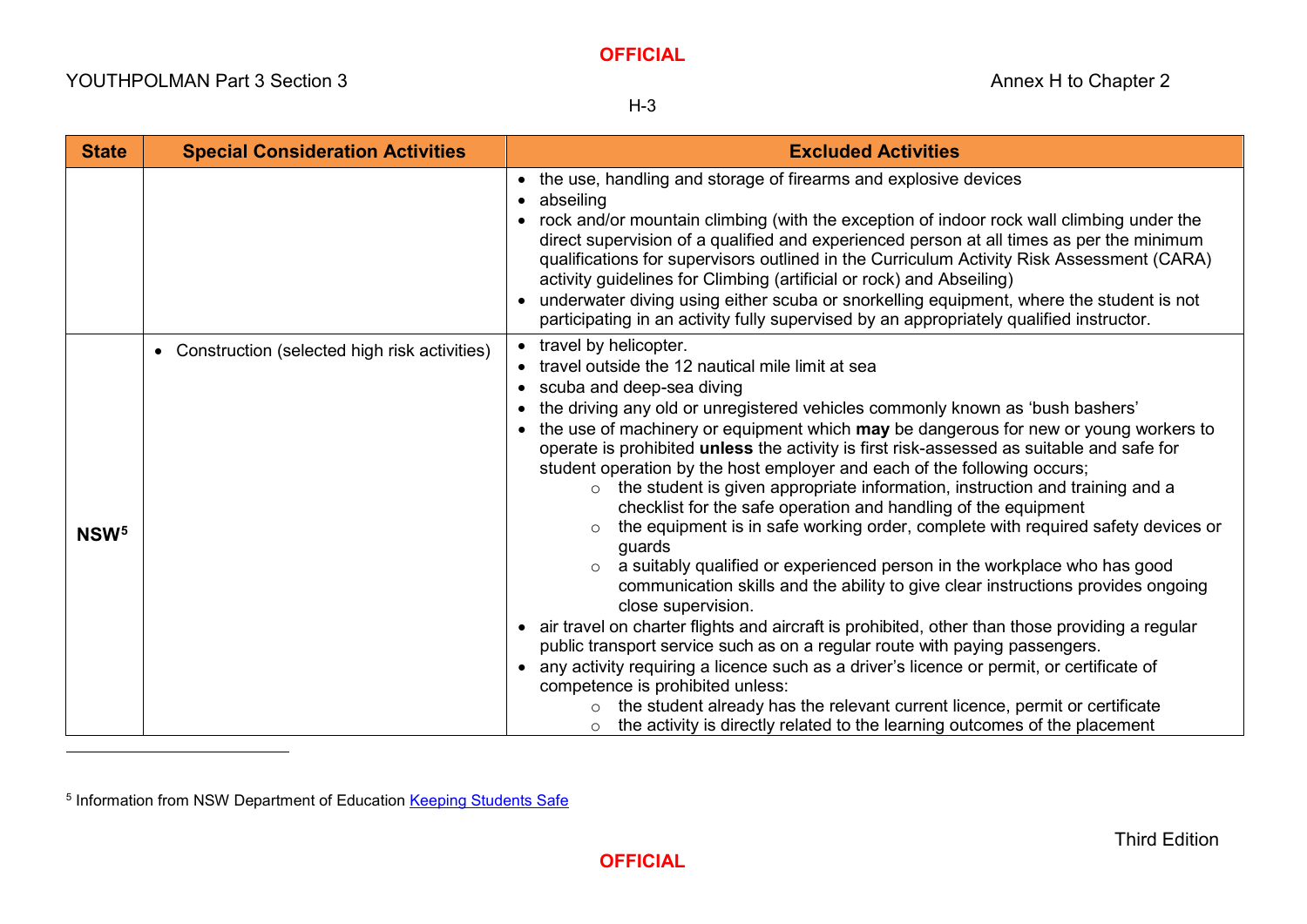<span id="page-3-1"></span><span id="page-3-0"></span>H-4

| <b>State</b>     | <b>Special Consideration Activities</b>                                                                                                                                    | <b>Excluded Activities</b>                                                                                                                                                                                                                                                                                                                                                                                                                                                                                                                                                                                                                                                                                                                                                                                                                                                                                                                                                                                                        |
|------------------|----------------------------------------------------------------------------------------------------------------------------------------------------------------------------|-----------------------------------------------------------------------------------------------------------------------------------------------------------------------------------------------------------------------------------------------------------------------------------------------------------------------------------------------------------------------------------------------------------------------------------------------------------------------------------------------------------------------------------------------------------------------------------------------------------------------------------------------------------------------------------------------------------------------------------------------------------------------------------------------------------------------------------------------------------------------------------------------------------------------------------------------------------------------------------------------------------------------------------|
|                  |                                                                                                                                                                            | the activity is included in the Student Placement Record prior to approval.<br>$\circ$<br>• Scheduled work as set out in Chapter 4 of the NSW Work Health and Safety Regulation<br>2011 is prohibited, unless there are exceptional circumstances and the student, aged 18 or<br>over, already has achieved the necessary certification.                                                                                                                                                                                                                                                                                                                                                                                                                                                                                                                                                                                                                                                                                          |
| ACT <sup>6</sup> | • Construction                                                                                                                                                             | • the use machinery or equipment which may be dangerous for new or young workers to<br>operate is prohibited unless specific criteria are met<br>• travel on charter flights and aircraft (other than those providing a regular transport service to<br>the public or Department of Defence aircraft).<br>• undertaking of any activity requiring a licence, permit or certificate of competence is<br>prohibited unless:<br>the student already has the relevant current licence, permit or certificate<br>$\circ$<br>the activity is directly related to the learning outcomes of the placement.<br>$\circ$<br>• the driving of any old or unregistered vehicles<br>• travel by helicopter<br>• the undertaking of any transport service outside of the ACT<br>• travel outside the 12 nautical-mile (approximately 22 kilometres) limit at sea<br>• the use guns or firearms, except as part of an approved and supervised Australian Defence<br>Force activity<br>• the undertaking of racing of any kind other than on foot. |
|                  | • Defence Force: participants must be<br>over 15<br>• Guidelines have been developed to assist                                                                             | • students may not undertake work experience in the following industries:<br>administering medical treatments<br>$\Omega$<br>discussing the condition of patients<br>$\circ$                                                                                                                                                                                                                                                                                                                                                                                                                                                                                                                                                                                                                                                                                                                                                                                                                                                      |
| VIC <sup>7</sup> | students, parents and schools/NSSPs to<br>consider the hazards associated with<br>animal contact, and to help employers plan<br>suitable activities and provide a safe and | dispensing and/or administering medication<br>$\circ$<br>handling or using explosives<br>$\circ$<br>holding keys, codes or ciphers except those required to operate standard office<br>$\Omega$<br>machines and other permitted equipment                                                                                                                                                                                                                                                                                                                                                                                                                                                                                                                                                                                                                                                                                                                                                                                         |

 $\overline{a}$ 

<sup>&</sup>lt;sup>6</sup> Information from ACT Department of Education [Workplace Learning Program](https://www.education.act.gov.au/?a=1047616)

<sup>&</sup>lt;sup>7</sup> Information from VIC Department of Education [Work Experience Manual](https://www.education.vic.gov.au/Documents/school/teachers/teachingresources/careers/work/wemanualrev.pdf)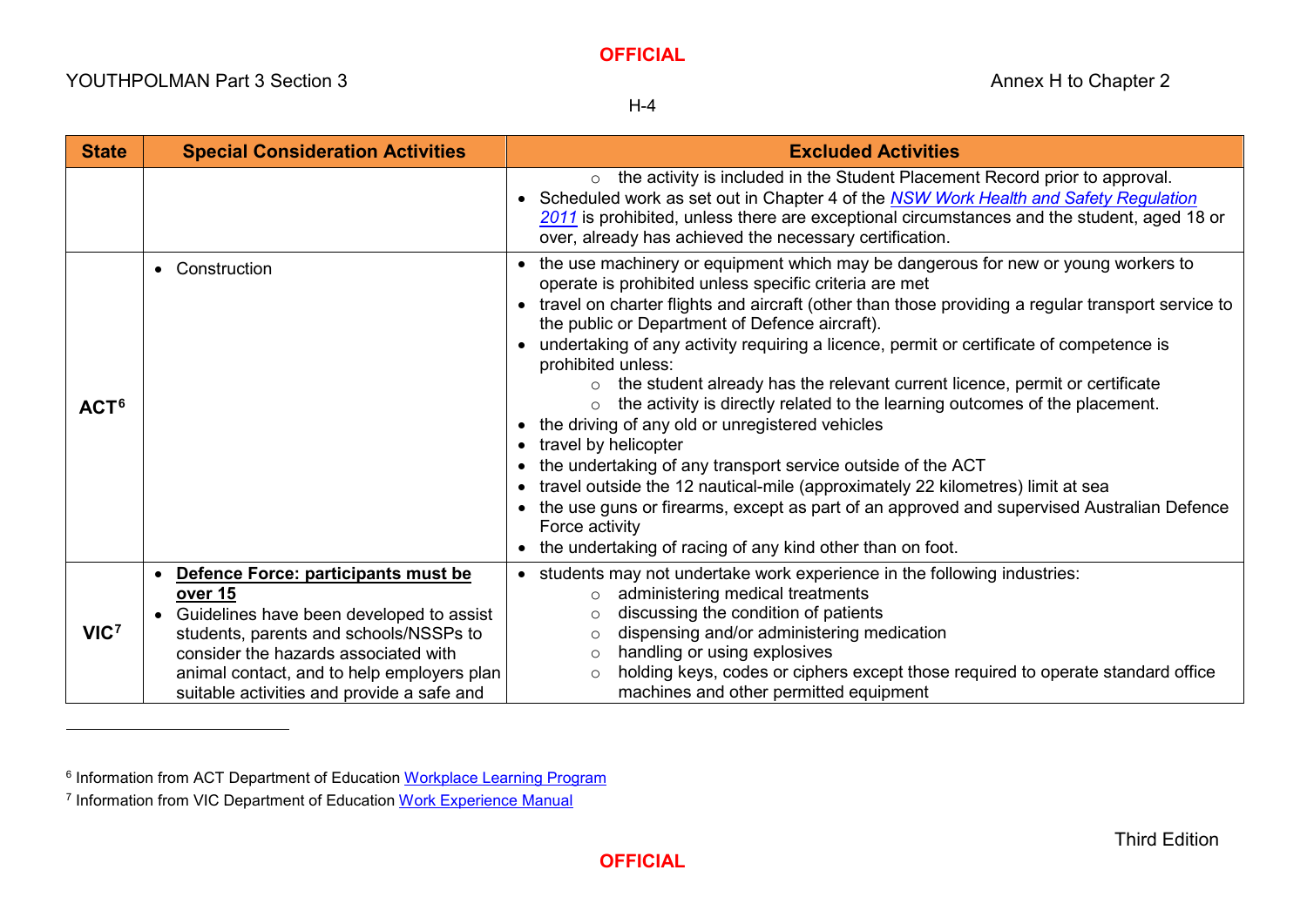# <span id="page-4-0"></span>**OFFICIAL**

 $\overline{a}$ 

H-5

| <b>State</b>     | <b>Special Consideration Activities</b>                                                                                                                                                                                                                                                                                                                                                                                                                                                                                                                                                                                                                                                                                                                                                                                          | <b>Excluded Activities</b>                                                                                                                                                                                                                                                                                                                                                                                                                                                                                                         |
|------------------|----------------------------------------------------------------------------------------------------------------------------------------------------------------------------------------------------------------------------------------------------------------------------------------------------------------------------------------------------------------------------------------------------------------------------------------------------------------------------------------------------------------------------------------------------------------------------------------------------------------------------------------------------------------------------------------------------------------------------------------------------------------------------------------------------------------------------------|------------------------------------------------------------------------------------------------------------------------------------------------------------------------------------------------------------------------------------------------------------------------------------------------------------------------------------------------------------------------------------------------------------------------------------------------------------------------------------------------------------------------------------|
|                  | rewarding experience for students. Please<br>contact your WELO for more information.<br>NB: Students under 15 years of age are<br>NOT permitted to undertake work<br>experience involving direct contact with<br>animals. They may however, undertake<br>other animal related activities that are safe<br>and suitable, for example, preparing feeds.<br>Aviation: Students aged 15 years and over<br>$\bullet$<br>may undertake work experience at a<br>commercial airport or airline but are<br>restricted to an office environment or other<br>administrative environment such as<br>customer service. If a student is offered a<br>complimentary flight during their<br>placement, this must be as a seated<br>passenger only, and under the care and<br>control of a suitably qualified and<br>experienced member of staff. | the use of plant or equipment that poses an unacceptable risk to their health or<br>$\circ$<br>safety, or which require extensive training or experience to use safely. See VIC<br>Department of Education Work Experience Manual for full list on pages 36-37.<br>This link opens the PDF version of the manual directly.                                                                                                                                                                                                         |
| TAS <sup>8</sup> | <b>Defence:</b> Students must not be placed at<br>any location where armaments are used,<br>nor may a student be placed at any<br>location where combat activities of any<br>kind (real or practice) are in progress.                                                                                                                                                                                                                                                                                                                                                                                                                                                                                                                                                                                                            | • administering any medication either internally or externally, or the discussion of condition of<br>patients.<br>• holding keys, codes or ciphers except those required to operate standard office machines<br>and other permitted equipment.<br>• the driving of any vehicle or mobile plant without an appropriate licence, while on work<br>placement – this includes cars, motorbikes, tractors, all-terrain vehicles, ride-on mowers,<br>bulldozers, excavators, skidders.<br>• use or be in the proximity of any fire arms. |

<sup>8</sup> Information from TAS Department of Education [Workplace Learning Procedures](https://www.education.tas.gov.au/parents-carers/school-colleges/workplace-learning/)